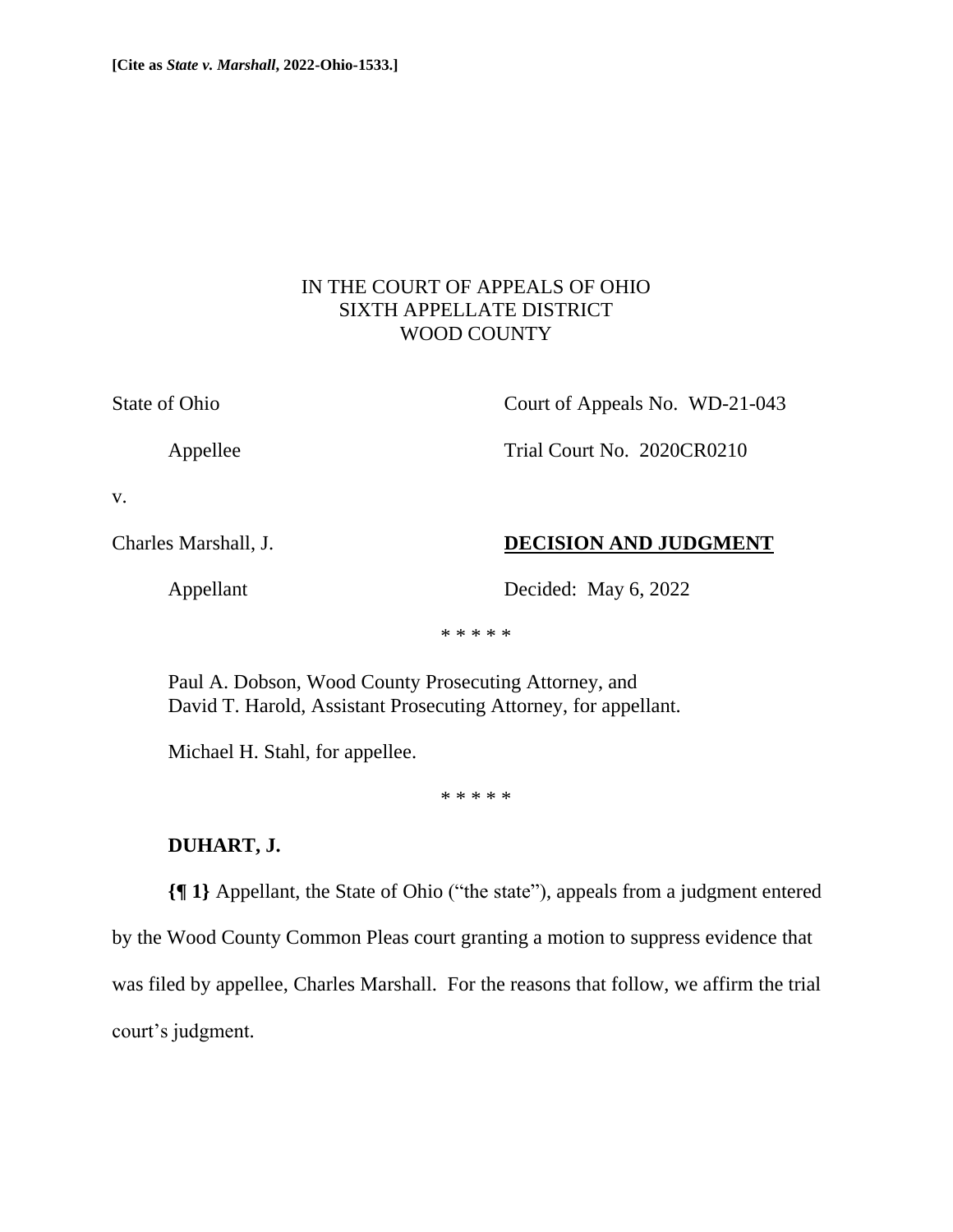### **Statement of the Case**

**{¶ 2}** Appellee was indicted on June 11, 2020, in a two count indictment. Count one charged him with trafficking in cocaine, and count two charged him with possession of cocaine. Both counts were charged as felonies of the third degree, based upon the amount of the drug that was involved.

**{¶ 3}** On March 8, 2021, appellant filed a motion to suppress evidence and, soon after, he filed an amended motion to suppress. A suppression hearing was held on April 22, 2021. The state called Sgt. Mark Marek and Det. Craig Revill, both of whom were with the Rossford Police Department, to testify. Following the hearing, the trial court ordered further briefing. The state filed its memorandum in opposition to the motion to suppress on May 7, 2021. Appellee filed his response on May 17, 2021, and the state filed a reply on May 21, 2021.

**{¶ 4}** In a judgment entry dated June 24, 2021, the trial court granted appellee's motion to suppress, ordering that "all evidence obtained as a result of the search of Defendant's hotel room on December 18, 2019 and any evidence derived from that illegal seizure is suppressed and not admissible at the trial of this matter \* \* \* ." It is from this judgment that the state now appeals.

### **Statement of the Facts**

**{¶ 5}** The trial court's findings of fact, clearly stated and amply supported by competent, credible evidence, are set forth in the June 24, 2021 judgment entry as follows: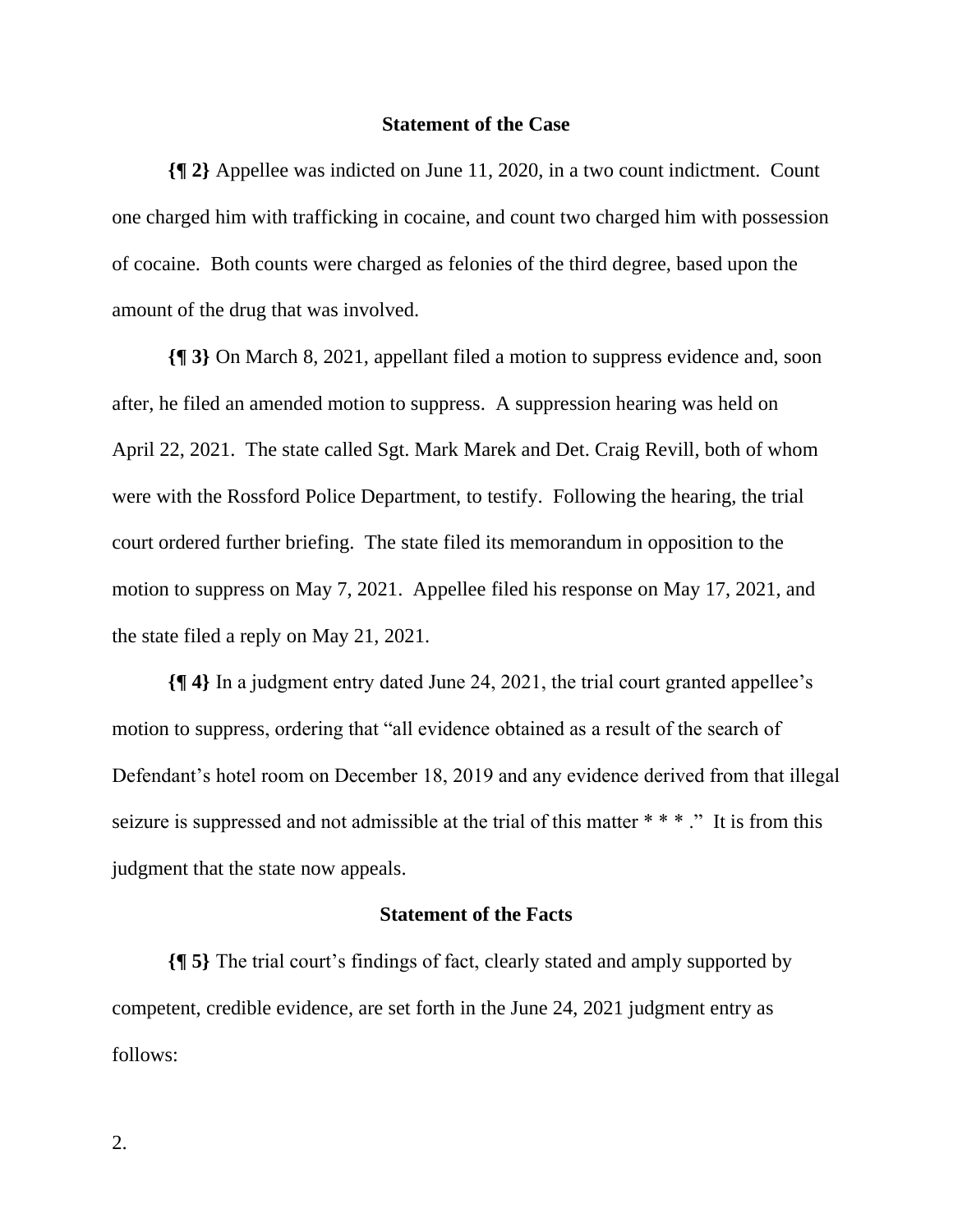Mr. Marshall's foray into the criminal justice system began with a 911 call from the Knights Inn located at 1120 Buck Road in Rossford, Ohio. The information the court used in putting this recitation of facts together came from testimony of Sgt. Mark Marek and Det. Craig Revill, listening to the recording of the 911 call provided as an exhibit, and reviewing video offered as evidence taken from Sgt. Marek's bodycam.

The 911 call came to the Rossford Police and Fire dispatch at approximately 1:42 p.m. on December 18, 2019. The first voice on the recorded call is from an unknown person stating that he has an emergency. He then hands the phone to a member of the housekeeping staff. At first this confuses the dispatcher because there has been no statement as to where the call is coming from or who has initiated the call.

Once on the phone the housekeeper began her recitation of the facts as if the dispatcher should know where she is calling and that she is a housekeeper. In this recitation she informed the dispatcher that she went into a room and was cleaning up. She stated that she began picking up personal belongings of the occupant because he was supposed to be checking out and she believed he had left without taking his clothes or other personal items. She said that she had announced herself and no one had answered. But after being in the room a few minutes she went into the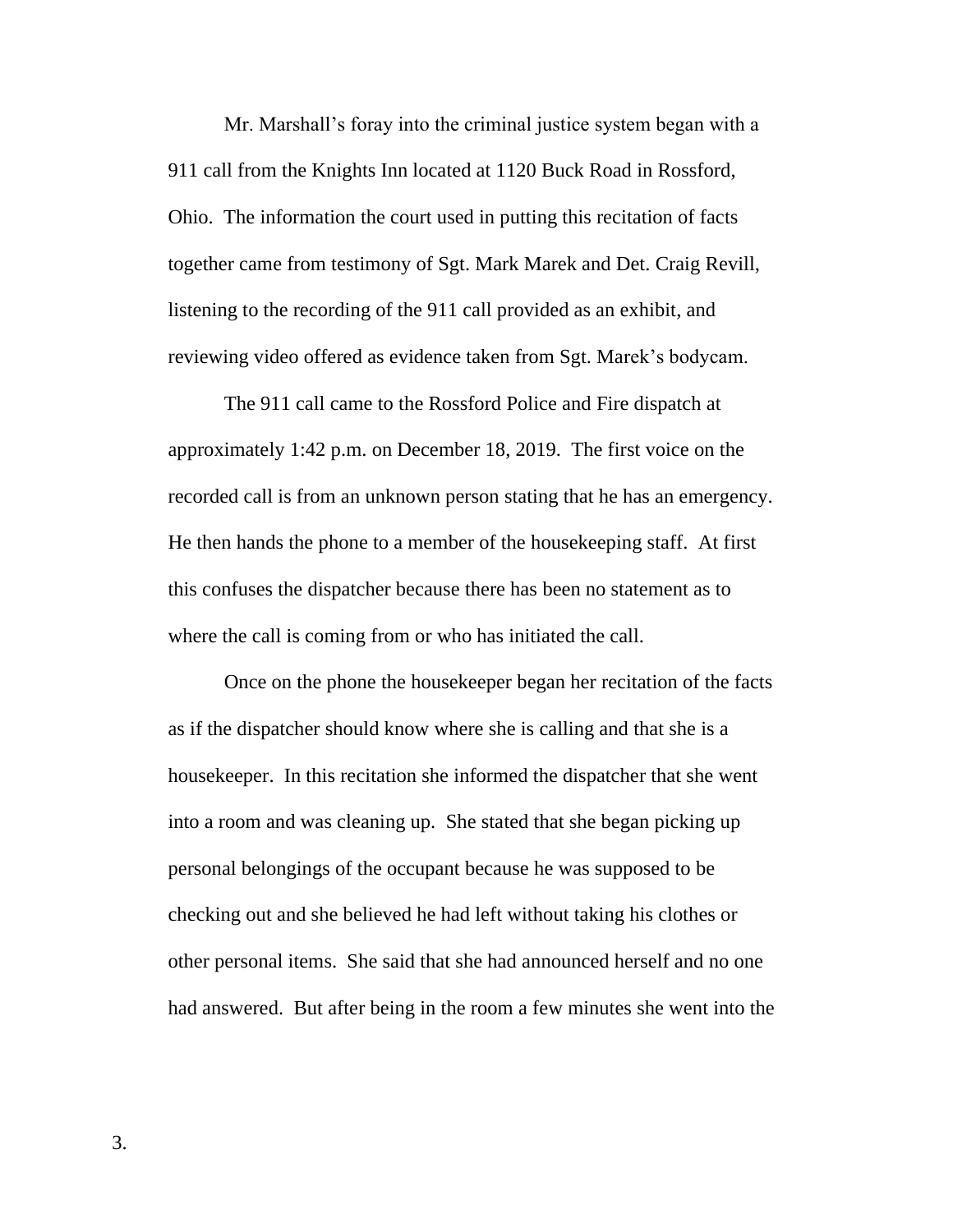bathroom where she discovered the occupant of the room, the Defendant in this case, was unresponsive and moaning in the bathtub.

After all this information was conveyed the housekeeper informed the dispatcher that she is calling about room 305 at the Knights Inn, after a question was asked by the dispatcher. The answer to this question confirmed that the caller is with the cleaning crew at Knights Inn, that there is a man in the bathtub of room 305, and that he is unresponsive. The dispatcher closed out the call, which lasted just over 2 minutes, with collecting the housekeeper's name \* \* \* and informing her that they will be sending help to the occupant of that room.

Within minutes of this call Sgt. Mark Marek of the Rossford Police Department drove his police cruiser into the Knights Inn parking lot and parked in a space across from room 305. The hotel is a single-story complex with rooms that have outdoor entrances. At the same moment a rescue squad from Rossford Fire Department arrived and paramedics from that truck walked toward the room. Sgt. Marek informed the paramedics that "they're asking for Narcan." This information had come to the sergeant via radio communication from an officer who was inside the hotel room. The Rossford police chief and a trainee officer had arrived at the hotel moments ahead of Sgt. Marek and the rescue squad and were already inside the room.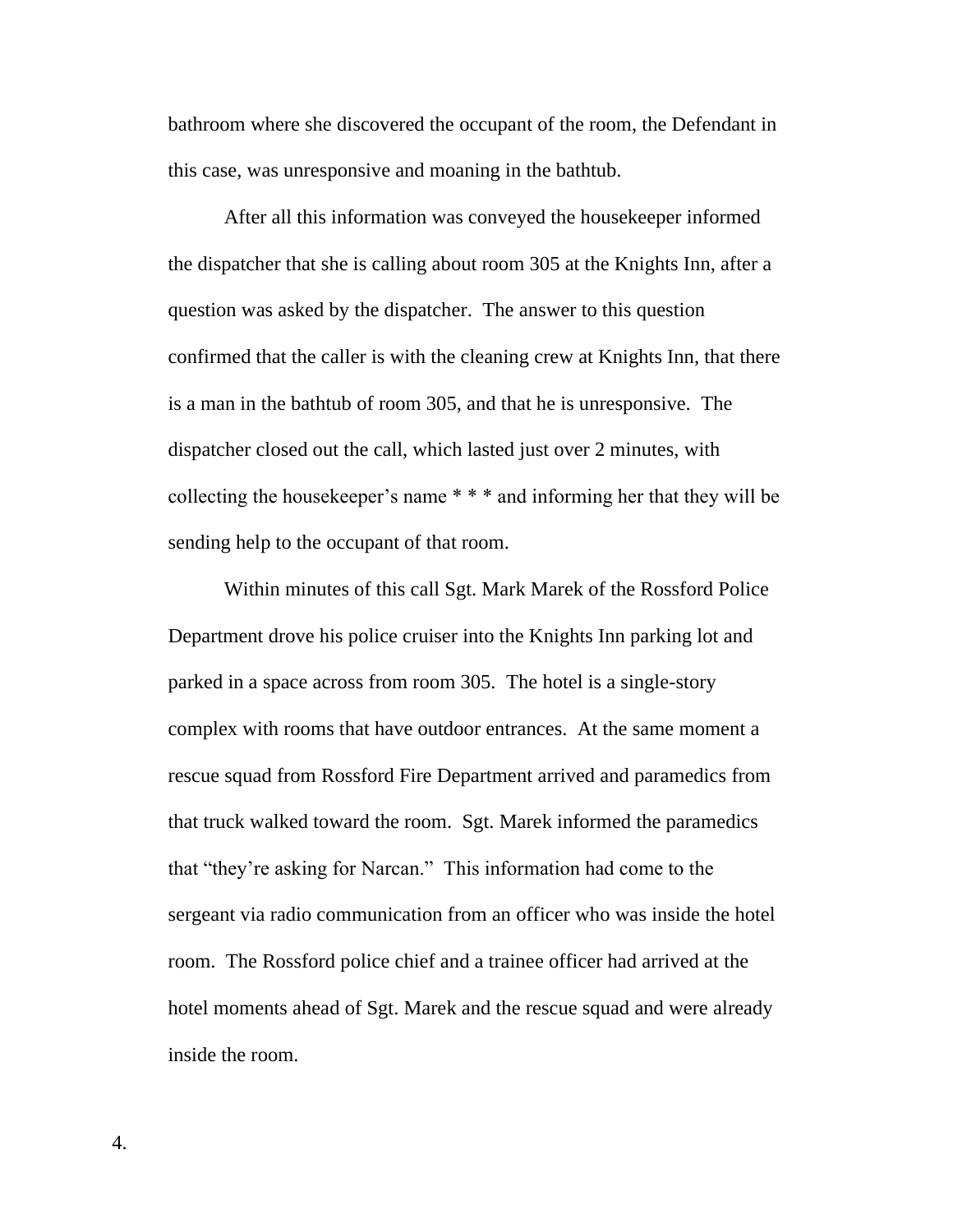Three paramedics from the rescue squad entered into room 305 followed by Sgt. Marek. The paramedics went directly to the bathroom. The room is approximately 10-13 feet wide and 20-25 feet long with a bathroom vanity at the far end of the room. To the left of this vanity is a door which leads to the bathroom where the toilet and bathtub are located. From the video it can be seen that this room has a single bed which appears to be queen or king sized. On each side of the bed are nightstands. To the left of the entry door is a table with two chairs in front of a window that is next to the entry door. To the right and facing the bed is a table with a flat screen television.

In the video one can see the police chief standing against a wall at the far end of the room near the bed. Another emergency worker is seen at the foot of the bed and appears to be looking through a medical bag that has been laid on the bed. The trainee officer is off to the right of the room not far from the vanity.

When Sgt. Marek entered the room the chief of police can be heard saying, "there is paraphernalia and shit" and is seen pointing to the front of the room. From the video camera one can see that Sgt. Marek began looking off to his left in the front of the hotel room, where the police chief had pointed. The room appears messy with food containers on some of the tables. As he moves to the left of the room it appears that Sgt. Marek looks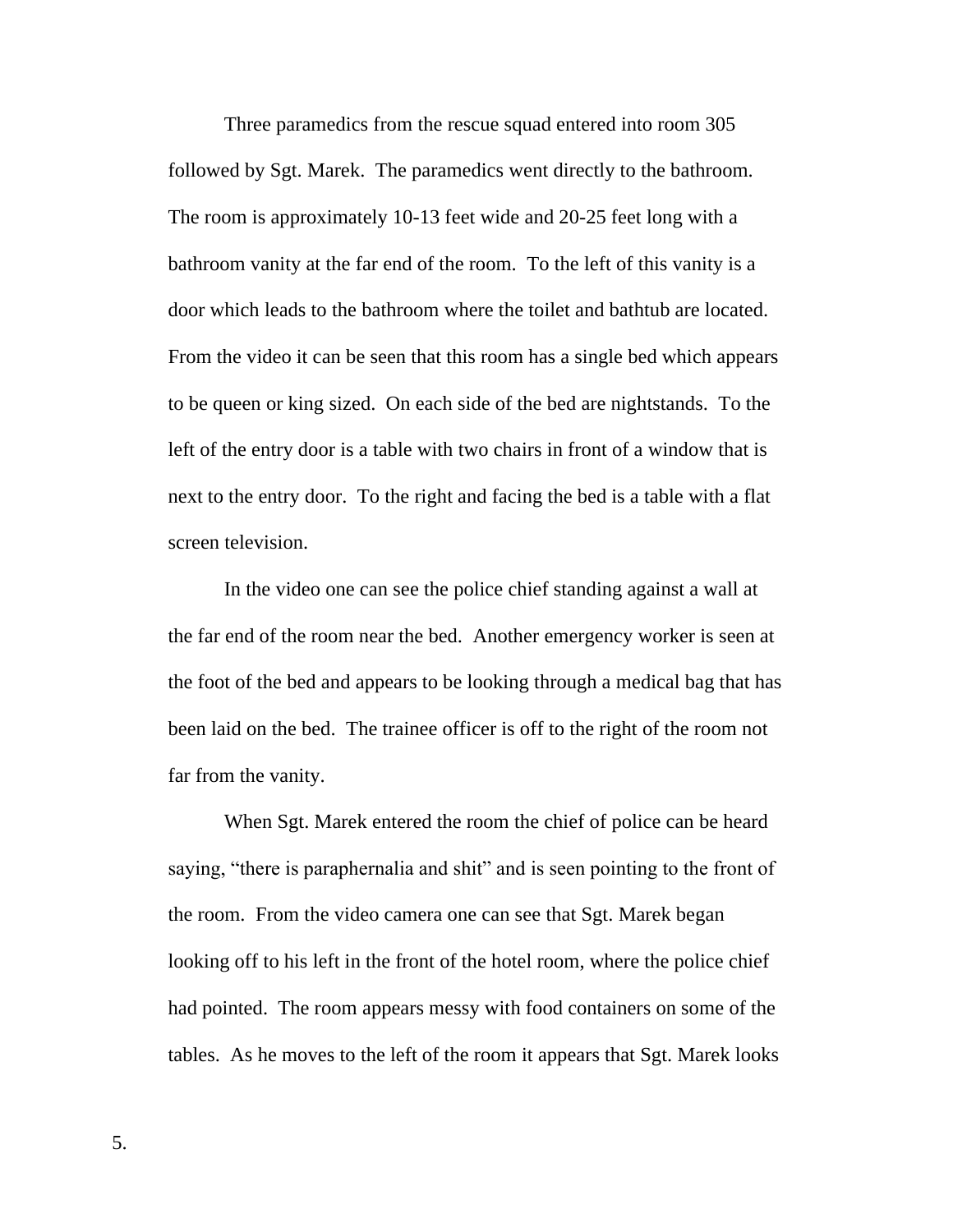at the table and bed area. It is here that Sgt. Marek testified he observed a bag of white powder, a cellphone and a scale on the floor. As Sgt. Marek is looking around in this area the police chief moved forward toward the door and is seen pointing to the bedstand and says to Sgt. Marek, "there is a bag and some white shit over there."

From the video one can see Sgt. Marek pick up a cell phone from a chair sitting next to the bed. As Sgt. Marek continued to look through the room, the trainee officer, who is positioned at the foot of the bed, used a flashlight to bring attention to a plastic baggie containing a white substance on the nightstand. Sgt. Marek took notice of this baggie and as he walked to the other side of the bed the police chief picked up the plastic baggie and said, "this was on the floor, it actually looks like salt" and then followed it up with "I think that's salt." The baggie is then handed to Sgt. Marek and the police chief moves on to a book bag on the bed and states "there's a phone in this bag." As Sgt. Marek looked at the plastic baggie he stated "that's not salt." As the police chief seemed to look through the book bag the trainee can be heard pointing the sergeant to other items on the other side of the bed including another baggie with a white substance. One can see Sgt. Marek move to the other side of the bed and continue searching the room based upon the trainee's observation. At some point Sgt. Marek finds a paper that he indicated in his testimony was the bill from the hotel.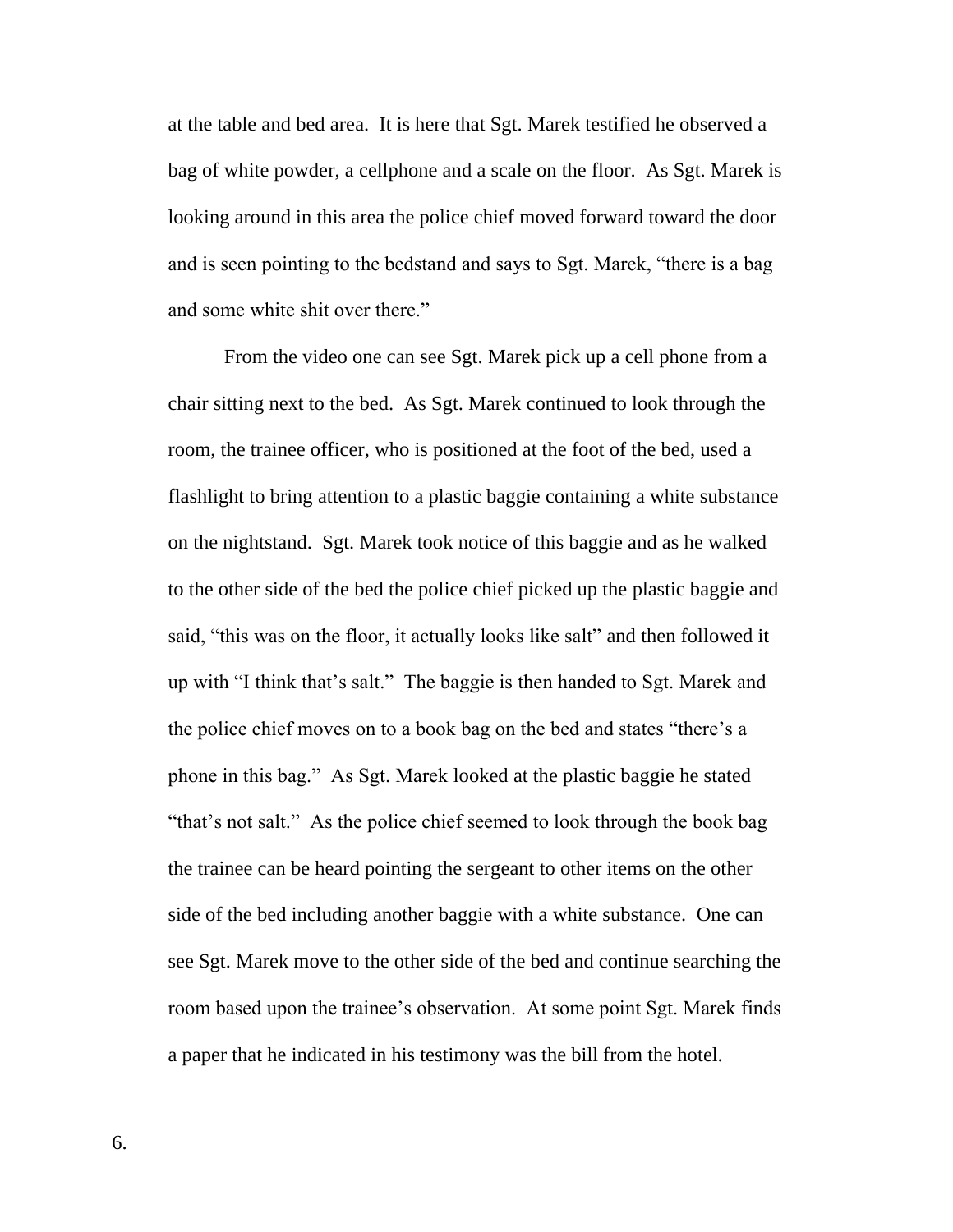At this point there is a short conversation between Sgt. Marek and the trainee. In this colloquy the trainee made a comment about how the suspected drugs were ingested and that is responded to by Sgt. Marek, agreeing that no paraphernalia for ingesting was present, but that the items are "ours now." Following this exchange Sgt. Marek made contact via his radio to dispatch to run information containing information about the Defendant which was ostensibly found on a piece of paper obtained from the floor.

In his testimony Sgt. Marek stated that once he observed the baggies with a white substance, the scale, and the two cell phones he had begun a criminal investigation. During the whole time Sgt. Marek looked through the room the paramedics worked with the Defendant in the bathroom trying to address his medical situation. At no time did Sgt. Marek enter the bathroom. When the paramedics are trying to address the removal of the Defendant from the bathroom to a gurney, Sgt. Marek can be seen continuing to search the room and looking through drawers and bags ostensibly belonging to the Defendant.

\* \* \*

Det. Craig Revill of the Rossford Police Department testified concerning the policy of the Knights Inn relative to checking out. He had received this information from the head manager of Knights Inn. According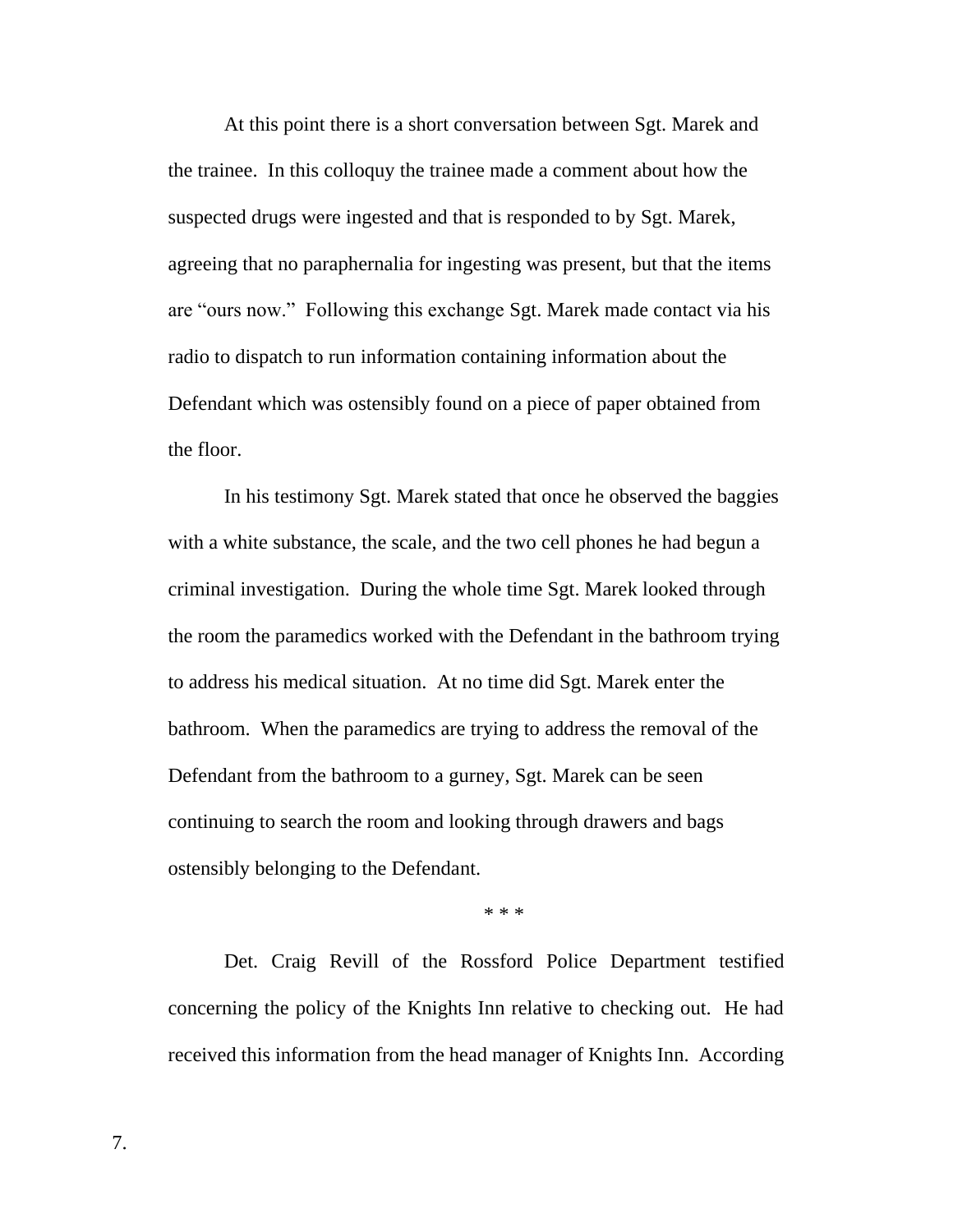to the standard policy check-out at the hotel is 11:00 a.m. A person may stay in the room until 11:30 a.m. without any request to management from the guest. Typically, at 11:30 a.m. housekeeping staff is sent out to begin cleaning if someone is to be checking out. A guest may pay an extra \$25 to stay until 2:00 p.m. According to Det. Revill if a person is not checked out by 2:00 p.m., has not departed the room, and housekeeping cannot effect a removal of the guest then the manager may be called over to evict the occupant. If this does not accomplish the intended result then the police may be called to the scene to assist with eviction.

### **Assignments of Error**

**{¶ 6}** Appellant asserts the following assignment of error on appeal:

1. The trial court committed reversible error when it granted Marshall's motion to suppress.

#### **Analysis**

**{¶ 7}** Appellate review of a ruling on a motion to suppress presents a mixed question of fact and law. *State v. Burnside*, 100 Ohio St.3d 152, 2003-Ohio-5372, 797 N.E.2d 71, ¶ 8. An appellate court must accept the trial court's findings of fact where those findings are supported by competent and credible evidence. *State v. Fanning*, 1 Ohio St.3d 19, 20, 437 N.E.2d 583 (1982). After accepting the trial court's factual findings as true, the reviewing court must independently determine, as a matter of law, whether the applicable legal standard has been met. *Burnside* at ¶ 8.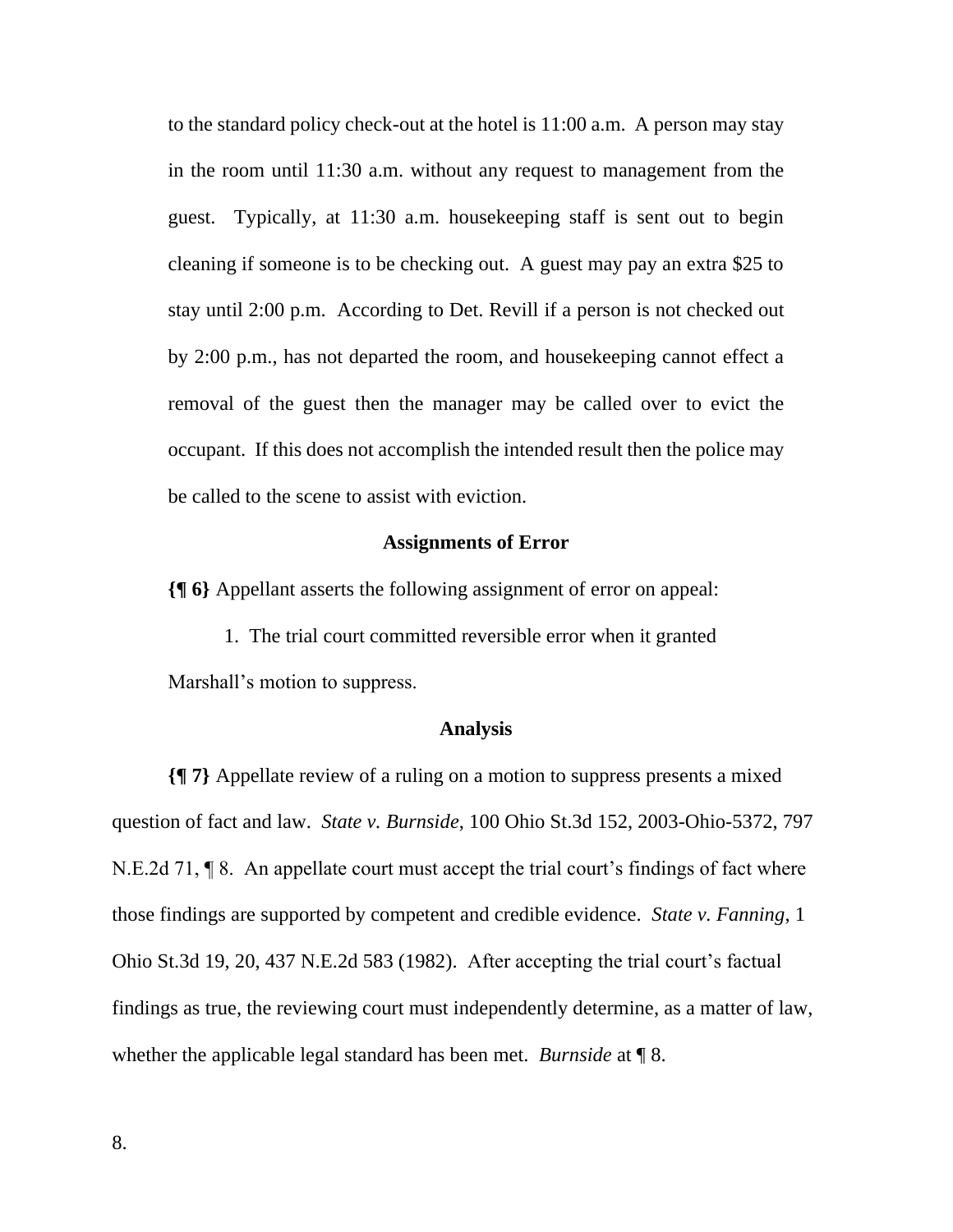**{¶ 8}** The state initially argues that the trial court created reversible error when it found that appellee had a reasonable expectation of privacy in Room 305 of the Rossford Knights Inn, where law enforcement arrived at the room after checkout time, and where appellee had not taken any actions to extend his stay.

**{¶ 9}** "'[T]he Fourth Amendment protection against unreasonable searches and seizures is not limited to one's home, but also extends to such places as hotel or motel rooms.'" *State v. Oliver*, 2018-Ohio-3667, 112 N.E.3d 573, ¶ 31 (8th Dist.), quoting *United States v. Bautista*, 362 F.3d 584, 589 (9th Cir.2004). (Additional quotations omitted.) Thus, "[a] registered hotel guest has a reasonable expectation of privacy in his room under the Fourth Amendment." *Oliver* at ¶ 31. That reasonable expectation of privacy is lost, however, "once the hotel guest voluntarily abandons the room, his status is lawfully terminated, or the rental period has expired." *Id.* at ¶ 32, citing *Bautista* at 589. (Additional quotations omitted.)

**{¶ 10}** Hotel staff may terminate a person's status as a guest by taking affirmative steps to repossess the room. *See id.* Alternatively, a guest may lose his status by surrendering or no longer renting the room. *See State v. Wright*, 8th Dist. Cuyahoga No. 99531, 2013-Ohio-4473, ¶ 9. It has been held that "[a] hotel guest automatically relinquishes his room at check-out time, when he has not paid for another night and the key has been returned to the hotel management." *State v. Miller,* 77 Ohio App.3d 305, 312-12, 602 N.E.2d 296, 301 (8th Dist.1991), citing *United States v. Savage* (5th Cir.1977), 564 F.2d 728, 733.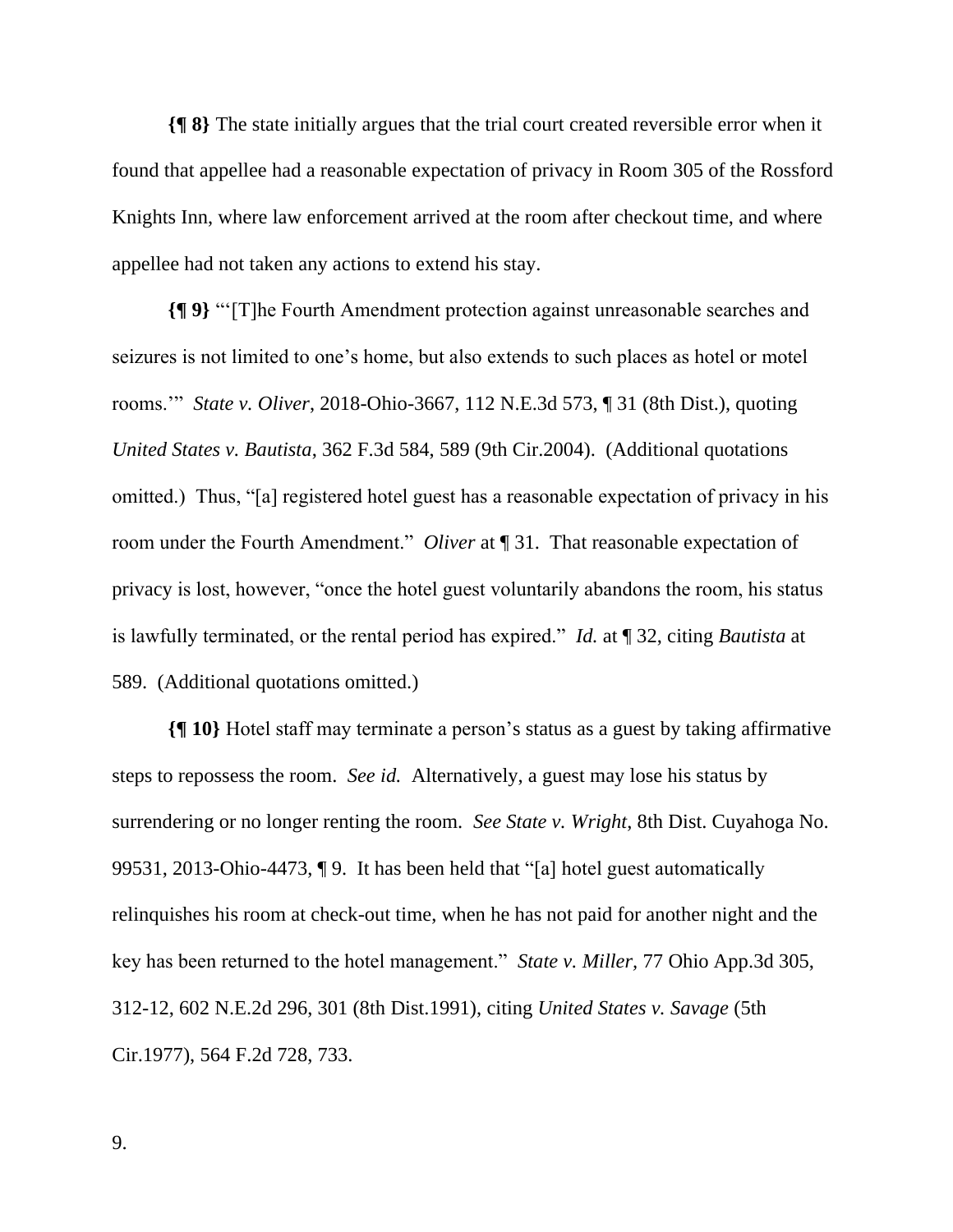**{¶ 11}** Once the guest's status has been lawfully terminated, "a hotel employee can consent to law enforcement's entry into a hotel room because the guest no longer has a reasonable expectation of privacy." *Id.* However, officers cannot reasonably rely on a hotel employee's consent in entering the room without actual or implied knowledge that the occupant's status as a guest has been terminated. *See*, *e.g., Oliver* at ¶ 32 (law enforcement must have actual or implied knowledge that the guest has been evicted from the hotel room before entering without a warrant).

**{¶ 12}** In the instant case, the state argues that appellee lost any reasonable expectation of privacy that he had in his room at 11:00 a.m., which was the hotel's standard check-out time, or, at the latest, at 11:30, after the customary grace period had expired. The time of the emergency call was 1:42 p.m., 18 minutes before the last moment a person may stay over in a room without indicating an intention to remain for an additional night. The management had taken no affirmative action to evict appellee from the room. Instead, the only action was an attempt by the maid to clean the room, when she found appellee passed out in the bathtub. Likewise, there is no evidence to suggest that appellee had abandoned or otherwise surrendered the room. Although the state accurately points to an absence of evidence suggesting that appellant intended to extend his stay until 2:00 p.m., we find this detail insignificant in this case, where there is no evidence to suggest when appellee became unconscious, at which time, of course, he would have become unable to express any intention whatsoever. We additionally note that neither appellee nor any hotel employee gave consent for the search, and, further,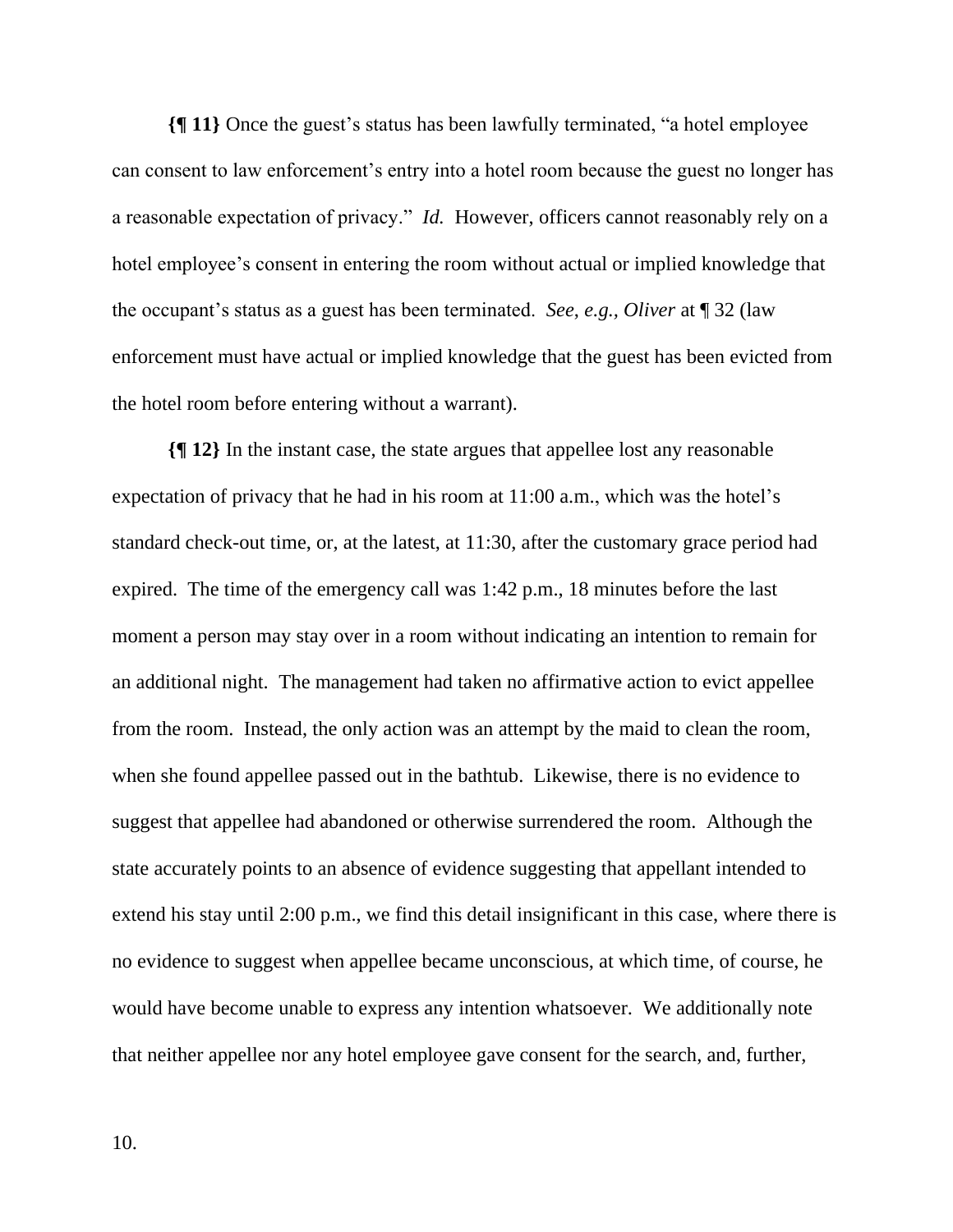law enforcement had no idea whether appellee's status as a guest had terminated. Under the circumstances of this case, we find that appellee had a reasonable expectation of privacy in his hotel room.

**{¶ 13}** A search conducted without a warrant is per se unreasonable subject only to a few well-delineated exceptions. *State v. Stanberry,* 11th Dist. Lake No. 2002-L-028, 2003-Ohio-5700, ¶ 14, quoting *Katz v. Unites States*, 389 U.S. 347, 357, 88 S.Ct. 507, 19 L.Ed.2d 576 (1967). The doctrine of exigency is one such exception, and it applies where the police are faced with a "need to protect or preserve life or avoid serious injury." *Stanberry* at ¶ 14-15. Thus, "the Fourth Amendment does not bar police officers from making warrantless entries and searches when they reasonably believe a person within is in need of immediate aid." *Id.*, quoting *Mincey v. Arizona*, 437 U.S. 385, 392, 98 S.Ct. 2408, 57 L.Ed.2d 290 (1978). "The emergency justifies the warrantless entry, and, while lawfully present, the police may seize evidence in plain view." *State v. Levengood*, 2016-Ohio-1340, 61 N.E.3d 766, ¶ 20 (5th Dist.), citing *Thompson v. Louisiana*, 469 U.S. 17, 105 S.Ct. 409, 83 L.Ed.2d 246 (1984). (Additional citation omitted.).

**{¶ 14}** A warrantless search, however, "must be 'strictly circumscribed by the exigencies which justify its initiation.'" *State v. Applegate*, 68 Ohio St.3d 348, 350, 626 N.E.2d 942 (1994), quoting *Terry v. Ohio*, 392 U.S. 1, 26, 88 S.Ct. 1868, 20 L.Ed.2d 889 (1968). Once an officer is inside a home, the question becomes "whether the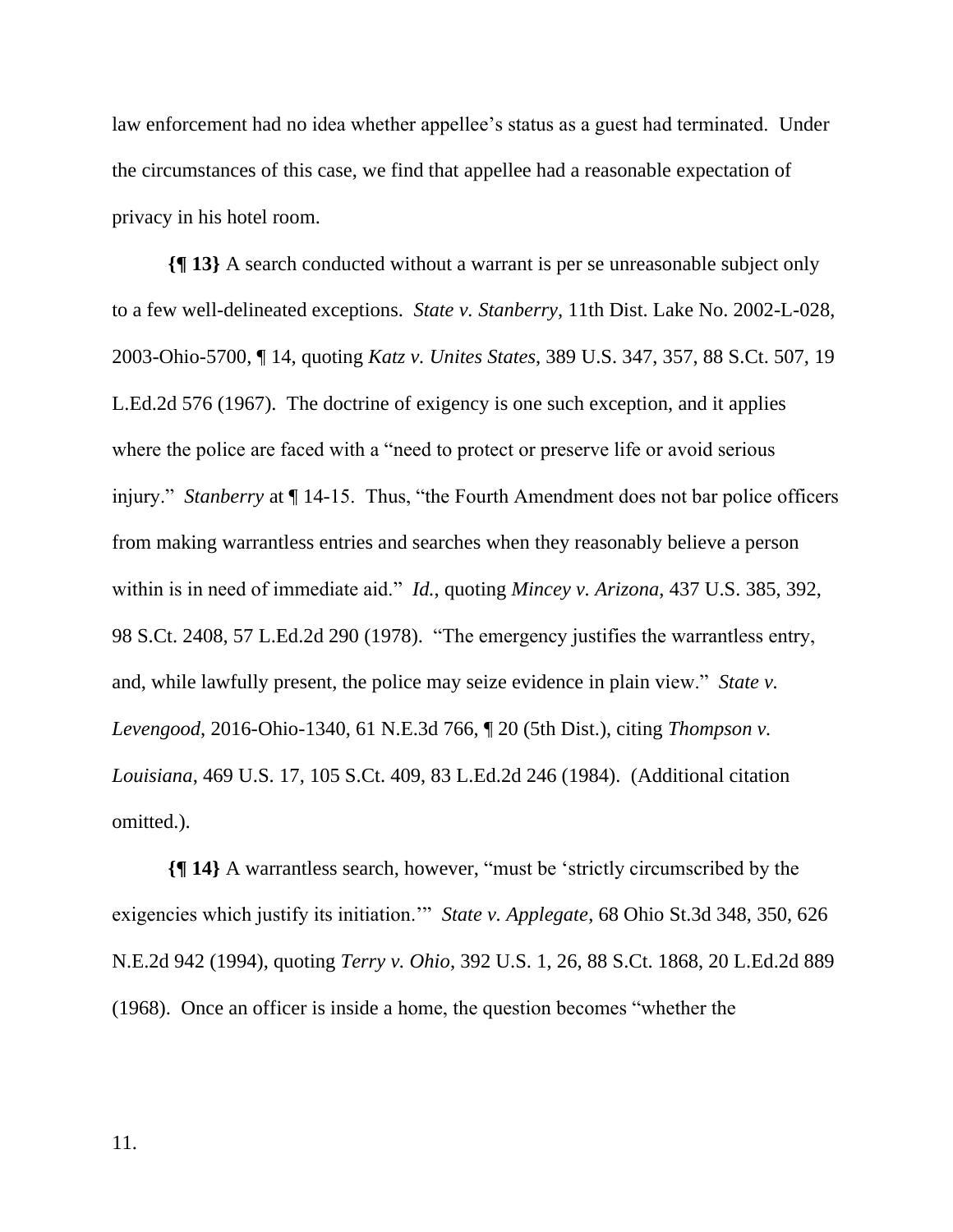'movements of the officers were conservative, prudent and reasonable.'" *State v. Levengood*, 2016-Ohio-1340, 61 N.E.3d 766, ¶ 22 (5th Dist.).

**{¶ 15}** The evidence is undisputed that Sgt. Marek was called to room 305 of the Knights Inn on December 18, 2019, for the sole purpose of rendering emergency medical aid to appellee. Within seconds of arriving at the property, Sgt. Marek informed the paramedics that they would need Narcan, indicating his understanding that the medical emergency was an overdose. Because Sgt. Marek arrived at the same time as Rossford paramedics -- who were the individuals primarily responsible for rendering medical aid - the need for Sgt. Marek to render medical aid was immediately obviated. Under the circumstances, the conservative, prudent, and reasonable action would have been for Sgt. Marek to remain outside the room, while the paramedics went inside and performed their work. *See Levengood* at ¶ 22.

**{¶ 16}** As noted by the trial court, however, it appears from the video that Sgt. Marek was conducting a criminal investigation from the moment he entered the room. Seconds after his arrival in the room, the police chief can be heard saying "there is some paraphernalia and shit," while pointing to the nightstand closest to the entry door of the room. Sgt. Marek can be seen putting on gloves and his first move is to the nightstand where the police chief has pointed. Sgt. Marek claimed to be looking for identification when he first entered the room, but after picking up a brown paper bag on the floor, the next item he picks up -- from a chair -- is a blister package commonly used for drugs.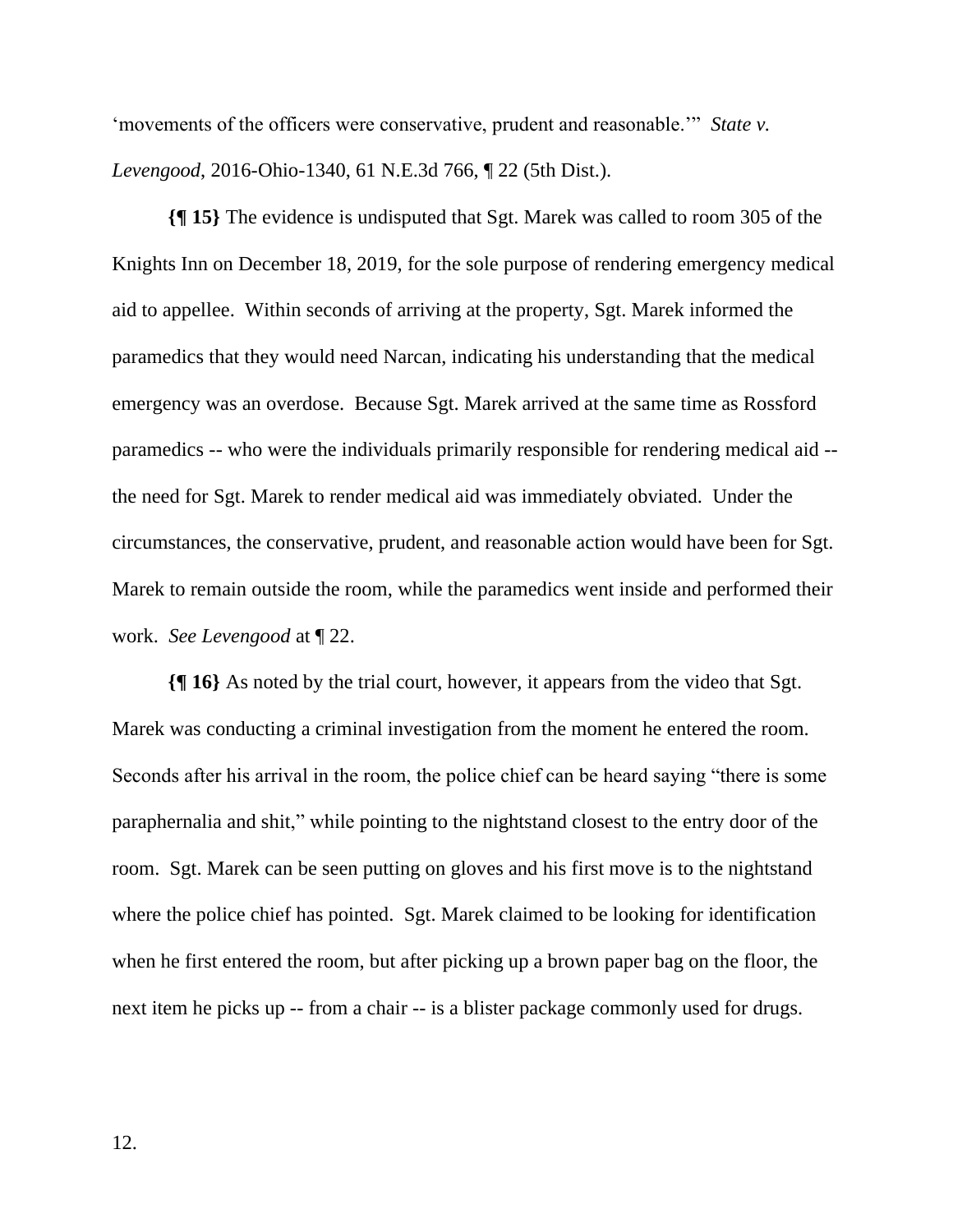**{¶ 17}** The state argues that the items that were retrieved in this case, including two cell phones, a scale, and bags of white powder, were in plain view and, thus, were properly seized. To qualify under the plain view exception, "it must be shown that (1) the initial intrusion which afforded the authorities plain view was lawful; (2) the discovery of the evidence was inadvertent; and (3) the incriminating nature of the evidence was immediately apparent. *State v. Williams*, 55 Ohio St.2d 82, 85, 377 N.E.2d 1013 (1978).

**{¶ 18}** Here, we find that Sgt. Marek cannot meet the first prong of the test, that he was lawfully present in the room, where paramedics were already on site rendering aid and where the police chief and trainee had already secured the safety of the room.

**{¶ 19}** Even if the state were to argue that the police chief and trainee could have obtained the seized items under the plain view doctrine, this argument would fail for several reasons. First, by the time the paramedics and Sgt. Marek arrived on the scene, the police chief and the trainee had already done all that was necessary to ensure the safety of the occupant, render any medical assistance, and ensure the safety of those rendering aid. Once the paramedics arrived, the justification for their presence in the room no longer existed. Second, the record contains no evidence as to how the police chief or the trainee discovered the items that were claimed to be in plain view. At one point in the video, the police chief states that one of the cell phones came from a bag on the bed. If this is correct, then at least one of the cell phones was not in plain view. In addition, the video demonstrates that neither the police chief nor the trainee knew that the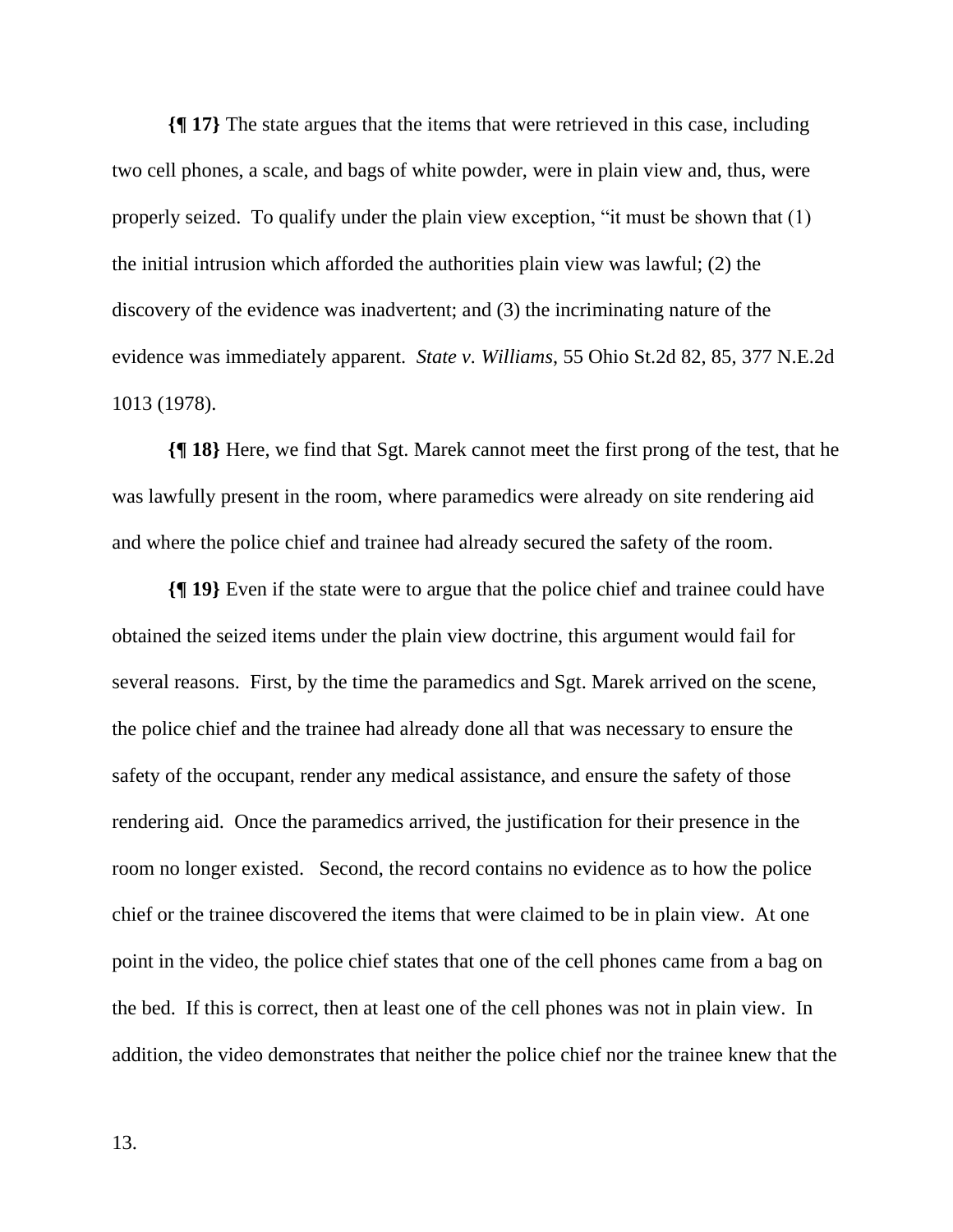bag containing the white substance was clearly illegal. On the video, the police chief, referring to the contents of the bag says, "I think that's salt." As there was no testimony (or bodycam evidence) from either the police chief or the trainee regarding where they found the items in question, whether they knew what the items were, whether they had any training or experience to identify illegal drugs or items associated with illegal drugs and trafficking, or whether any illegality associated with the items was immediately apparent, we cannot find that the items were properly seized under the plain view doctrine.

**{¶ 20}** The state argues that even if the search of appellee's hotel room was unconstitutional, any evidence that was obtained would inevitably have been discovered by the police through the housekeeper. The inevitable discovery rule provides that "'illegally obtained evidence is properly admitted in a trial court proceeding once it is established that the evidence would have been ultimately or inevitably discovered during the course of a lawful investigation.'" *State v. Clark*, 2018-Ohio-2029, 101 N.E.3d 758, ¶ 80 (6th Dist.), quoting *State v. Lewis*, 6th Dist. Lucas No. L-09-1224, 2010-Ohio-4202, ¶ 48. "'[T]he state must show that there is a high degree of probability that police would have discovered the derivative evidence apart from the unlawful conduct.'" *Lewis* at ¶ 48, citing *State v. Perkins*, 18 Ohio St.3d 193, 196, 480 N.E.2d 763 (1985).

**{¶ 21}** In the instant case, the state has not established that there was a high degree of probability that the housekeeper would have turned in all of the evidence. Although money that was subsequently discovered in appellee's room was, in fact, turned over to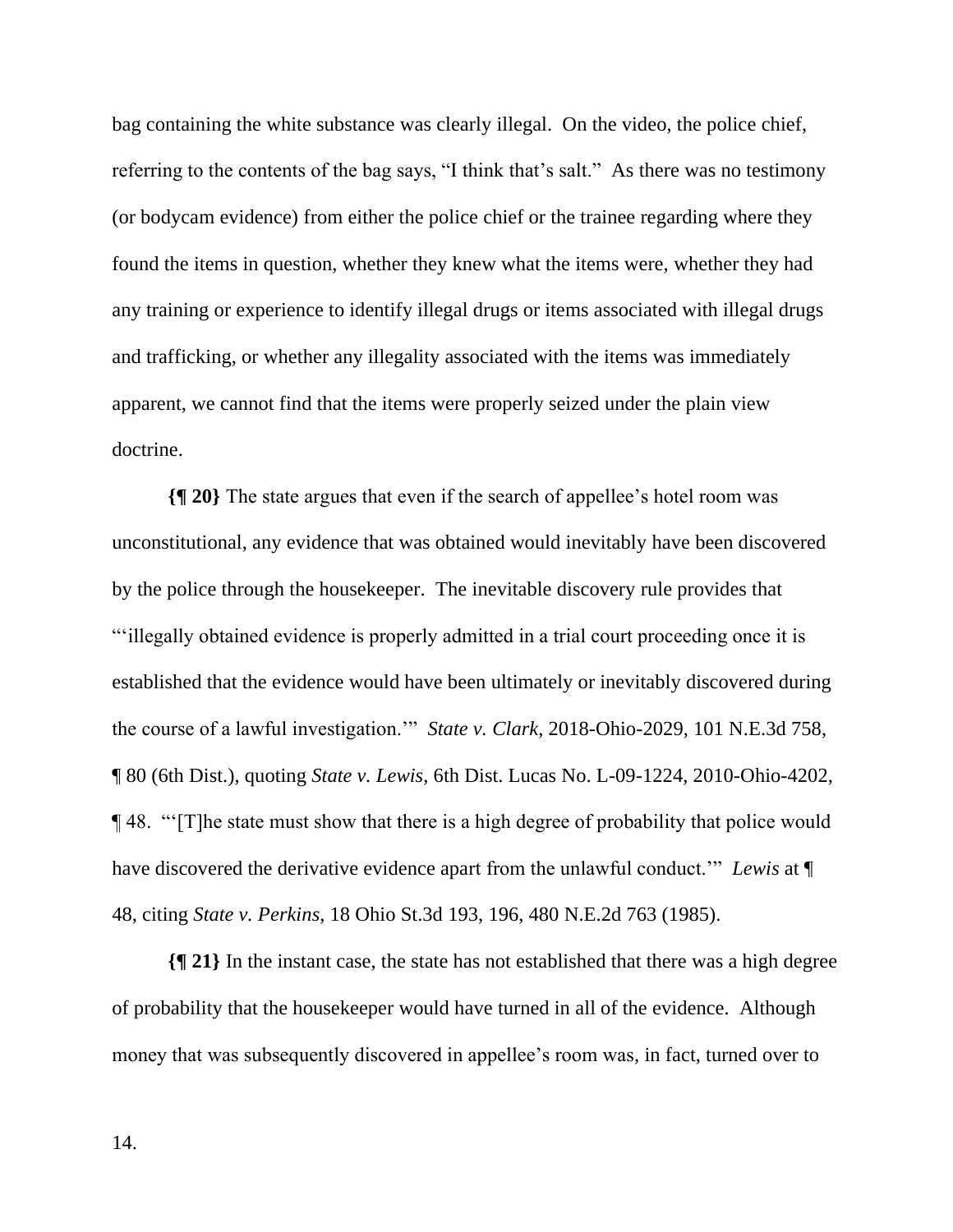the police, neither the housekeeper nor the manager testified or otherwise provided any explanation as to what led them to do so. In addition, there was no testimony to suggest that if the housekeeper had found the baggies of white powder she would have done more than throw those items away or hold them for appellee, thinking, like the police chief, that they were baggies of salt. Thus, the state provided no evidence that the items illegally seized would have been obtained through other, lawful, means.

**{¶ 22}** Finally, the state argues that even if the search of appellee's room was constitutionally insufficient, the suppression of the evidence should not have occurred, because "faulting the contemporaneous, plain view observations of police officers during an ongoing emergency does nothing to further the interests of justice." We disagree. The purpose of the exclusionary rule is to deter police misconduct. *State v. Hoffman*, 141 Ohio St.3d 428, 2014-Ohio-4795, 25 N.E.3d 993, ¶ 3, citing *United States v. Leon*, 468 U.S. 897, 916, 104 S.Ct. 3405, 82 L.Ed.2d 677 (1984). Evidence is properly suppressed where a law enforcement officer can be said to have had knowledge, or may properly be charged with knowledge, that the search was unconstitutional under the Fourth Amendment. *State v. Dibble,* 159 Ohio St.3d 322, 2020-Ohio-546, 150 N.E.3d 912; *see also Leon* at 919. In the instant case, the actions of the officers demonstrate a complete rejection of the intent and purposes of the Fourth Amendment. Instead of the actions that were taken, the officers who were legally in the room could simply have obtained a search warrant based upon their observations. There was no danger of destruction of the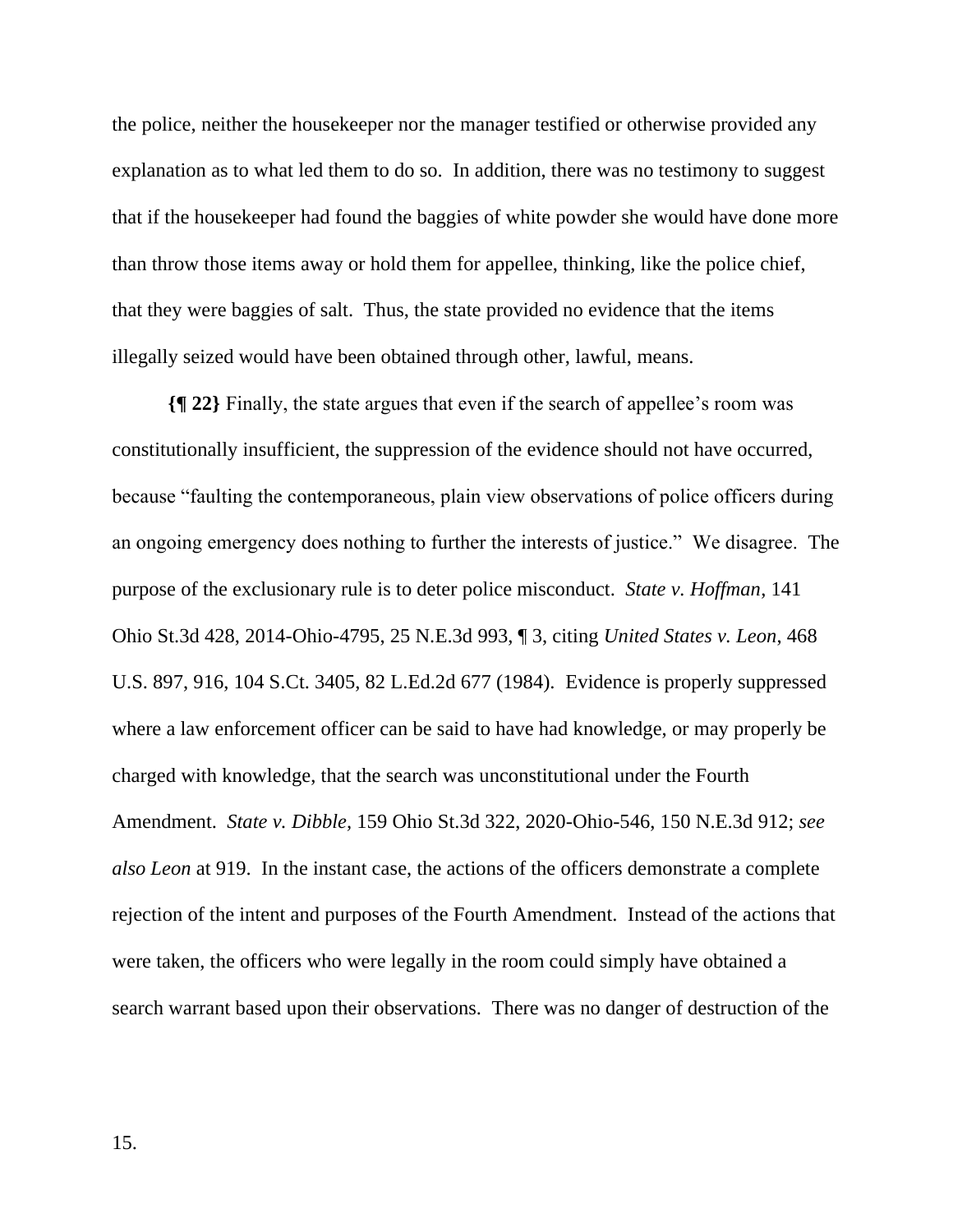evidence and the room could easily have been secured. Given the actions of the officers in the current case, appellee's motion to suppress was properly granted.

**{¶ 23}** For all of the foregoing reasons, the judgment of the Wood County Common Pleas Court is affirmed. Appellant is ordered to pay the costs of this appeal pursuant to App.R. 24.

Judgment affirmed.

A certified copy of this entry shall constitute the mandate pursuant to App.R. 27. *See also* 6th Dist.Loc.App.R. 4.

Mark L. Pietrykowski, J.

JUDGE

Myron C. Duhart, P.J. CONCUR

JUDGE

Christine E. Mayle, J., DISSENTS.

## **MAYLE, J., dissenting:**

**{¶ 24}** I respectfully dissent from the majority decision because I would find that at 1:42 p.m., when Knights Inn staff called 9-1-1, Marshall's term of occupancy had expired, and he no longer had a reasonable expectation of privacy in the hotel room.

**{¶ 25}** The majority recognizes that a hotel guest loses his or her reasonable expectation of privacy in a hotel room "once the hotel guest voluntarily abandons the room, his status is lawfully terminated, or the rental period has expired," at which point a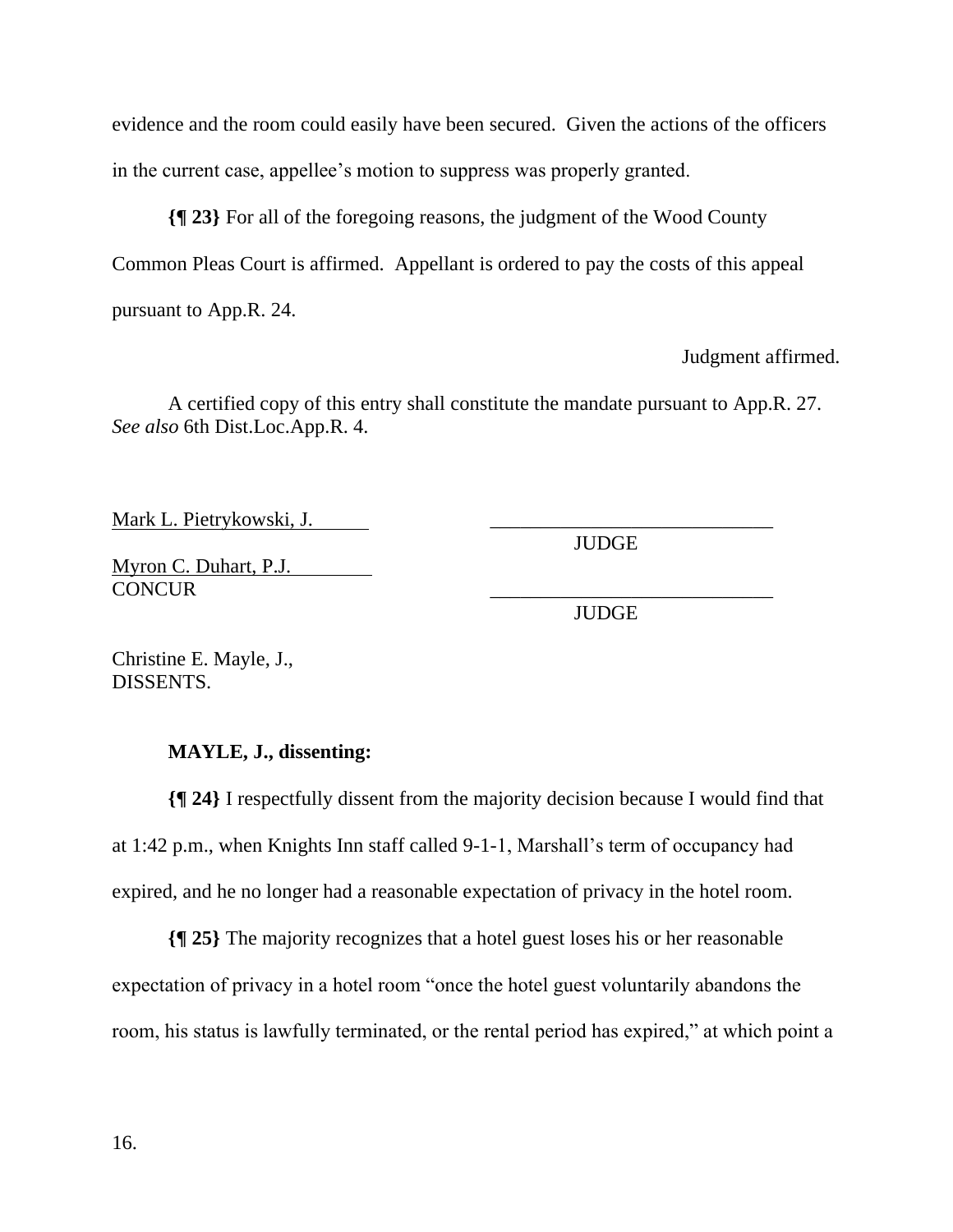hotel employee may consent to law enforcement's search of the hotel room.

Nevertheless, it concludes that Marshall maintained a privacy interest in the room after checkout time and the search was unlawful because (1) no affirmative action had been taken to evict Marshall from the room; (2) Marshall's lack of consciousness prevented him from expressing whether or not he intended to extend his stay until 2:00 p.m., (3) neither Marshall nor any hotel employee gave consent for the search; and (4) law enforcement "had no idea whether [Marshall's] status as a guest had terminated." I address these conclusions out of order.

**{¶ 26}** First, I disagree that law enforcement had no idea whether Marshall's status as a guest had terminated. To the contrary, the trial court found that the housekeeper told the 9-1-1 dispatcher that she had entered Room 305 to clean it because the occupant was supposed to have checked out. The call occurred at 1:42 p.m., well beyond the 30-minute grace period that the hotel allows before sending its housekeeping staff to prepare the rooms for new guests. There was no evidence presented to indicate that the housekeeper incorrectly believed that Marshall was supposed to have checked out.

**{¶ 27}** Second, it is immaterial that Marshall's lack of consciousness prevented him from expressing whether or not he intended to extend his room rental to 2:00 p.m. it matters only that no such intention was expressed. In the absence of an expressed intention to extend the stay (which required payment of \$25), the rental period expired at 11:00, or 11:30 a.m., at the latest, when the "grace period" expired. Other Ohio cases support this position.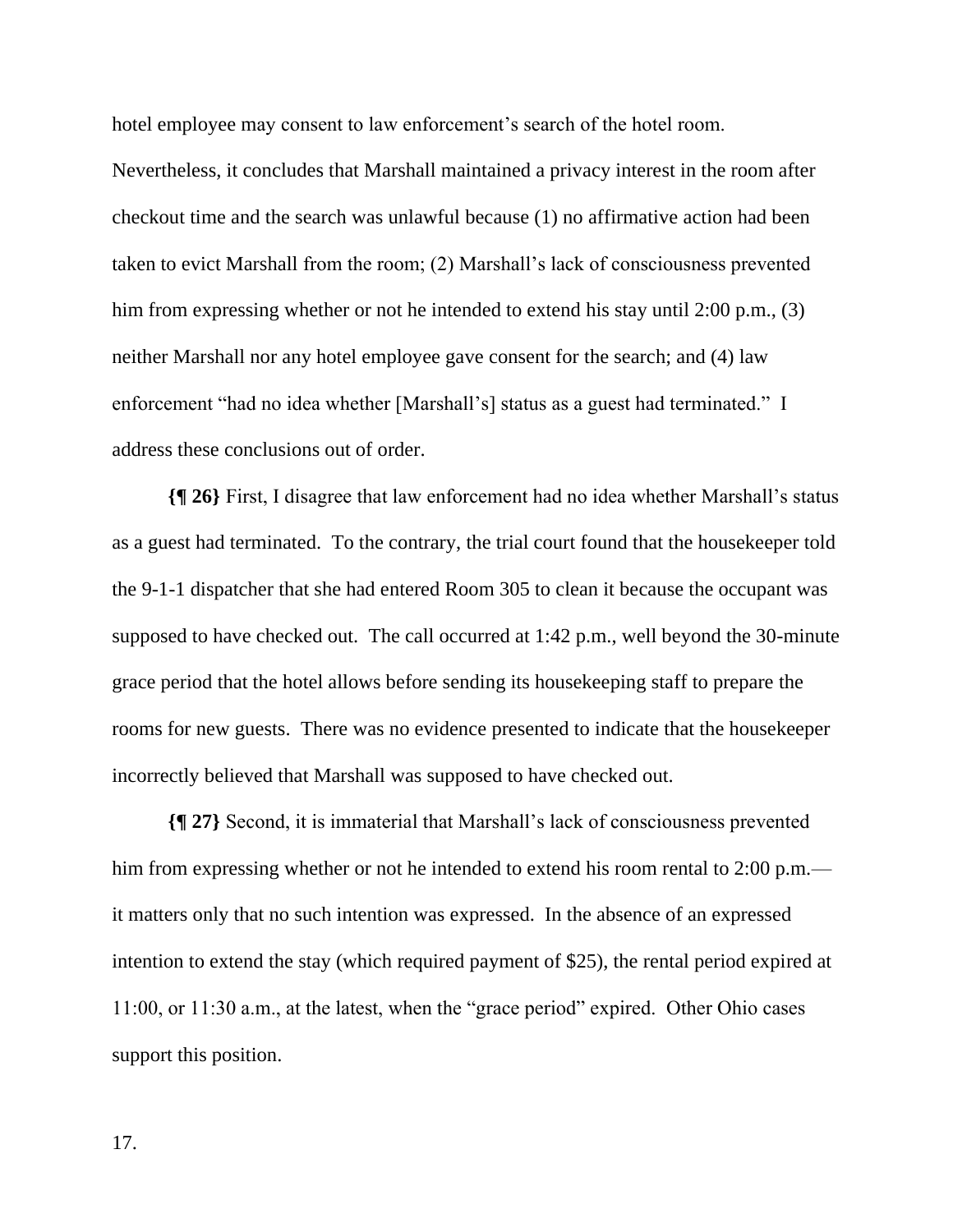**{¶ 28}** In *State v. Bollheimer*, 12th Dist. Warren No. CA2019-02-014, 2020-Ohio-60, for instance, the motel checkout time was 11:00. Around that time, a housekeeper knocked on the door of Room 259, and when no one answered, used her key to enter. The defendant and another person were still in the room. The housekeeper told them that it was time to check out, and they indicated that they were unsure if they were staying another night. The housekeeper went to the front office, but was instructed to return to the room, implying to her that the defendant had not paid for an additional night. At 11:15 a.m., police came to the hotel with arrest warrants and photos of the men. The housekeeper confirmed that they were the occupants of Room 259. She led police to the room, knocked as she did before, and when they did not answer, she again used her key to unlock the door. Police entered the room, arrested the men, and searched the room.

**{¶ 29}** On appeal, the defendant acknowledged that once a guest abandons a motel room, the motel staff can consent to a search of the room. He argued, however, that the search of his room was impermissible because the housekeeper was unsure whether he had paid for an additional night and he had not yet returned his room key.

**{¶ 30}** The Twelfth District found that there was competent, credible evidence that the room had been relinquished at the time of the search. "Specifically," the court explained, "the housekeeper testified that if guests plan to stay for an additional night, they are required to pay for that night before their rental period expires," otherwise "they are expected to leave at checkout time." *Id.* at ¶ 15. Because the defendant did not pay for an additional night before he was required to check out of the room and did not state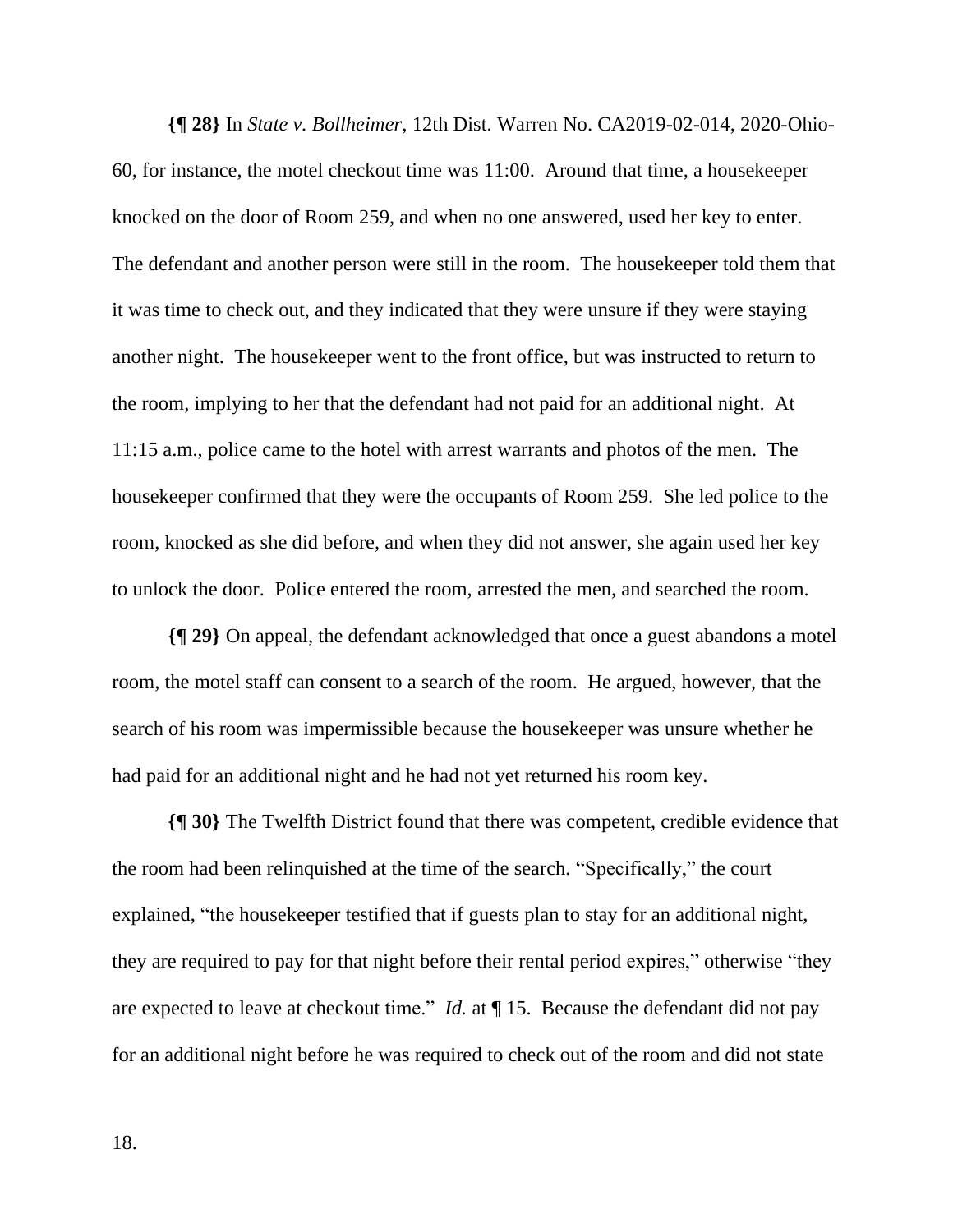whether he intended to stay another night or leave the motel, the court found that the defendant "automatically relinquished all rights of privacy to the room when his rental period expired." *Id.* 

**{¶ 31}** Moreover—recognizing that the common practice is to vacate a hotel room and simply leave the key card in the room—the Twelfth District rejected defendant's claim that a guest must return his key before he can be found to have automatically relinquished his right to the room. It found that "the return of the key is of less significance than the fact that the checkout time ha[s] passed." *Id.* at ¶ 16. *See also State v. Montgomery,* 2d Dist. Clark No. 98 CA 92, 2000 WL 331798, \* 4 (Mar. 31, 2000) (concluding that turning in motel room key is not a prerequisite to giving up the right to privacy in the room).

**{¶ 32}** Accordingly, because checkout time was almost four hours before hotel staff allowed law enforcement into Marshall's room, and Marshall expressed no intention to extend the length of stay—regardless of the reason—I would find that he relinquished any right to privacy in the room.

**{¶ 33}** Third, I disagree that the hotel staff was required to take affirmative action to evict Marshall from the room. The case upon which the majority relies for this proposition, *State v. Oliver*, 2018-Ohio-367, 112 N.E.3d 573, ¶ 33 (8th Dist.), actually states that "a hotel guest *who has not voluntarily abandoned his room or exceeded his rental period* maintains a reasonable expectation of privacy unless the hotel staff takes affirmative steps to lawfully terminate his status as a guest or evicts him from his room."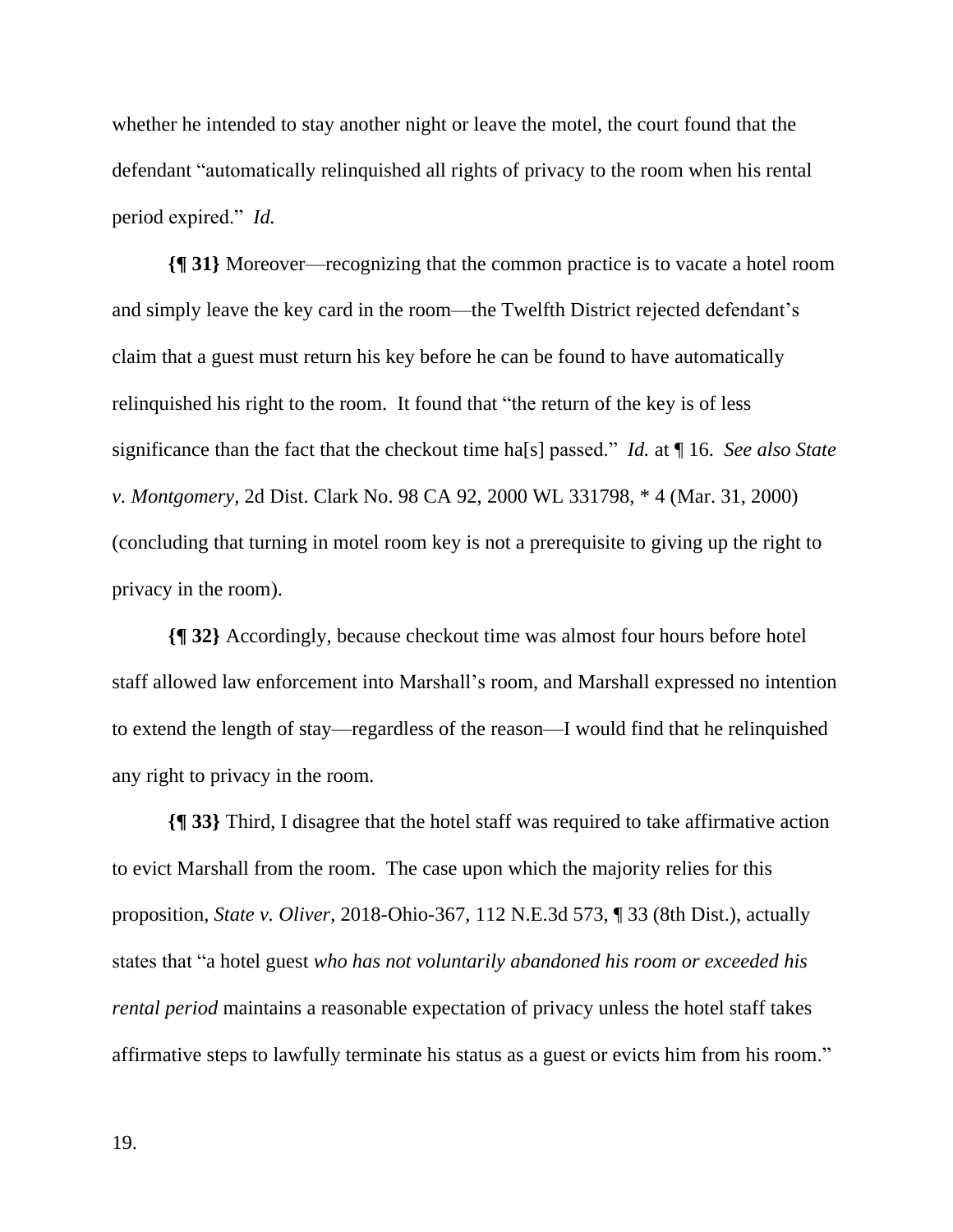(Emphasis added.) In other words, affirmative action to evict is required only if the guest has not voluntarily abandoned the room or if the length of stay has not expired.<sup>1</sup>

**{¶ 34}** Here, because checkout time had passed without Marshall requesting to extend his stay, his expectation of privacy automatically expired when the rental period expired. *See United States v. Huffhines,* 967 F.2d 314 (9th Cir.1992) ("A guest in a motel has no reasonable expectation of privacy in a room after the rental period has expired.); *Bollheimer,* 12th Dist. Warren No. CA2019-02-014, 2020-Ohio-60, ¶ 17 (finding that defendant automatically relinquished his room at checkout time); *Montgomery* at \* 5 ("[O]fficers' search of the motel room after check out time was proper."). No affirmative action was required to evict him.

**{¶ 35}** Finally, while it is true that Marshall did not consent to a search of the hotel room, I do not agree that the hotel staff did not consent to the search. The hotel staff

<sup>&</sup>lt;sup>1</sup> Neither *Oliver* nor the cases it cites involved a search that occurred after checkout time. In *Oliver,* the defendant argued that trial counsel was ineffective for failing to file a motion to suppress evidence obtained when police searched his hotel room. The defendant's rental period had not yet expired, *see* ¶ 3 (explaining that police had been called to the hotel in the early morning hours and were called again two and one-half hours later), and the hotel had taken no steps to evict him. The court found that the record was too undeveloped to determine whether a motion to suppress would have been successful. In *State v. Wright*, 8th Dist. Cuyahoga No. 99531, 2013-Ohio-4473, ¶ 4, cited by *Oliver,* the search took place before checkout, defendant did not voluntarily abandon the room, and the hotel took no affirmative steps to evict him. And in *State v. Nickelson*, 7th Dist. Belmont No. 16 BE 0039, 2017-Ohio-7503, ¶ 22, also cited by *Oliver,* the court found that hotel staff took affirmative steps to evict the defendant where they called police "demanding assistance in evicting a guest; explaining and showing the evidence of drug trafficking to police \* \* \*; and providing police with the room key with instructions to remove the guest from the premises."